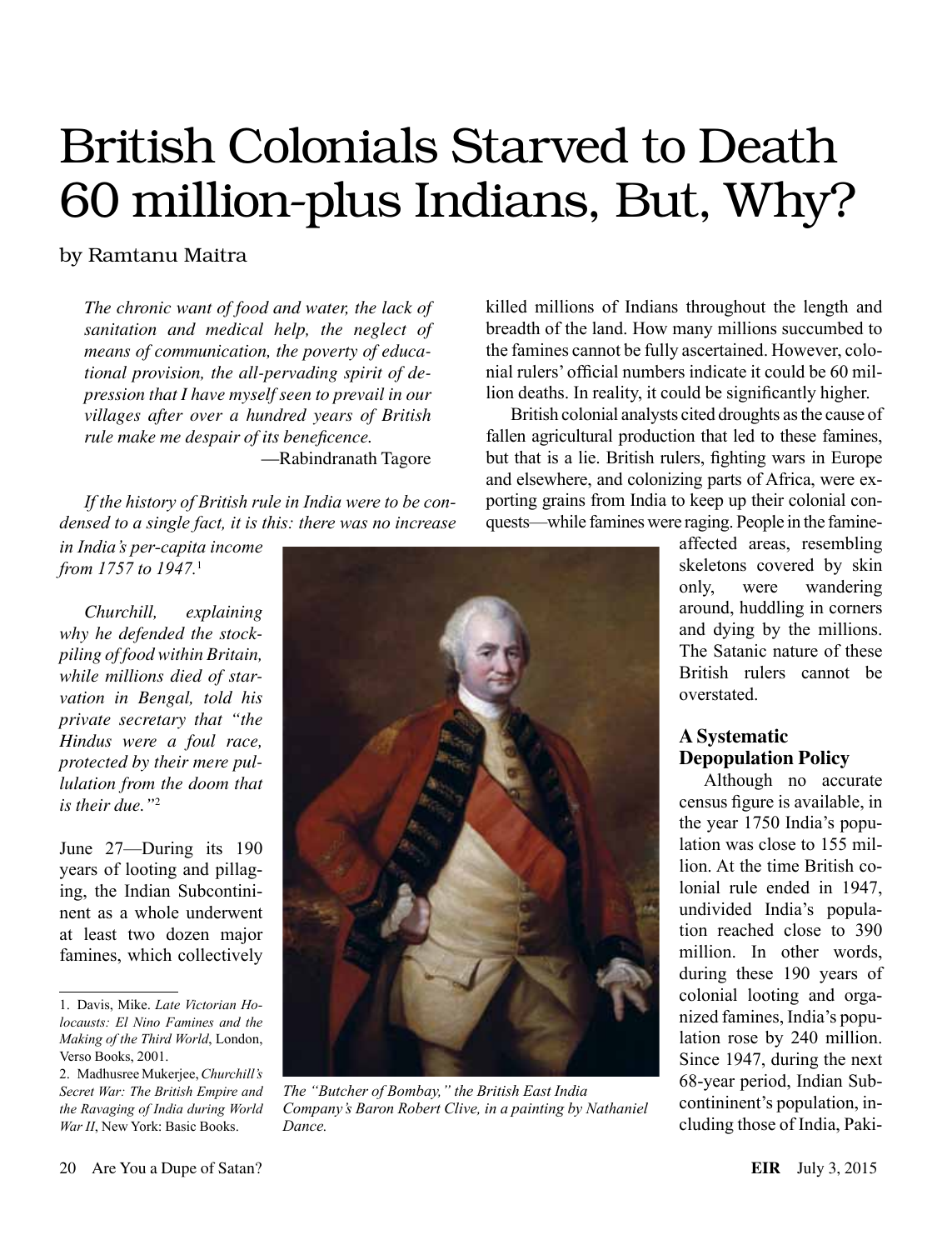stan, and Bangladesh, has grown to close to 1.6 billion. Thus, despite poverty and economic depravity in the post-independent Indian Subcontininent, during those 68 years population has grown by almost 1.2 billion.

Records show that during the post-independence period, the Subcontininent has undergone drought conditions in parts of the land from time to time, but there was no famine, although thousands still die in the Subcontininent annually due to the lack of adequate amount of food, a poor food distribution system, and lack of sufficient nourishment. It is also to be noted that before the British colonials' jackboots got firmly planted in India, famines had occurred but with much less frequency—maybe once in a century.

There was indeed no reason for these famines to occur They occurred only because The Empire engineered them, intending to strengthen the Empire by ruthless looting and adoption of an unstated policy to depopulate India. This, they believed would bring down the Empire's cost of sustaining India.

Take, for instance, the case of Bengal, which is in the eastern part of the Subcontininent where the British East India Company (HEIC, Honorable East India Company, according to Elizabeth I's charter) had first planted its jackboots in 1757. The rapacious looters, under the leadership of Robert Clive—a degenerate and opium addict, who blew his brains out in 1774 in the London Berkley Square residence he had procured with the benefits of his looting—got control of what is now West Bengal, Bangladesh, Bihar, and Odisha (earlier, Orissa), in 1765. At the time, historical records indicate India represented close to 25% of the world's GDP, second only to China, while Britain had a paltry 2%. Bengal was the richest of the Indian provinces.

Following his securing control of Bengal by ousting the Nawab in a devious battle at Plassey (Palashi), Clive placed a puppet on the throne, paid him off, and negotiated an agreement with him for the HEIC to become the sole tax collector, while leaving the nominal responsibility for government to his puppet. That arrangement lasted for a century, as more and more Indian states were bankrupted to facilitate future famines. The tax money went into British coffers, while millions were starved to death in Bengal and Bihar.

Clive, who was made a Fellow of the Royal Society in 1768 and whose statue stands near the British Empire's evil center, Whitehall, near the Cabinet War Room, had this to say in his defense when the British Parliament, playing "fair," accused him of looting and other abuses in India:

Consider the situation which the Victory of Plassey had placed on me. A great Prince was dependent upon my pleasure; an opulent city lay at my mercy; its richest bankers bid against each other for my smiles; I walked through vaults which were thrown open to me alone, piled on either hand with gold and jewels! By God, Mr. Chairman, at this moment I stand astonished at my own moderation.

However, Clive was not the only murderous British colonial ruler. The British Empire had sent one butcher after another to India, all of whom engineered looting and its consequent depopulation.

By 1770, when the first great famine occurred in Bengal, the province had been looted to the core. What followed was sheer horror. Here is how John Fiske in his *American Philosopher in the Unseen World* depicted the Bengal famine:

All through the stifling summer of 1770 the people went on dying. The husbandmen sold their cattle; they sold their implements of agriculture; they devoured their seed-grain; they sold their sons and daughters, till at length no buyer of children could be found; they ate the leaves of trees and the grass of the field. . . . The streets were blocked up with promiscuous heaps of the dying and dead. Interment could not do its work quick enough; even the dogs and jackals, the public scavengers of the East, became unable to accomplish their revolting work, and the multitude of mangled and festering corpses at length threatened the existence of the citizens.... 3

Was there any reason for the famine to occur? Not if the British had not wanted it. Bengal, then, as now, harvested three crops a year. It is located in the delta of the Gangetic plain where water is more than plentiful. Even if drought occurs, it does not destroy all three crops. Moreover, as was prevalent during the Moghul days, and in earlier time, the surplus grain was stored to tide the population over if there were one or two bad crops.

<sup>3.</sup> Davis, op. cit.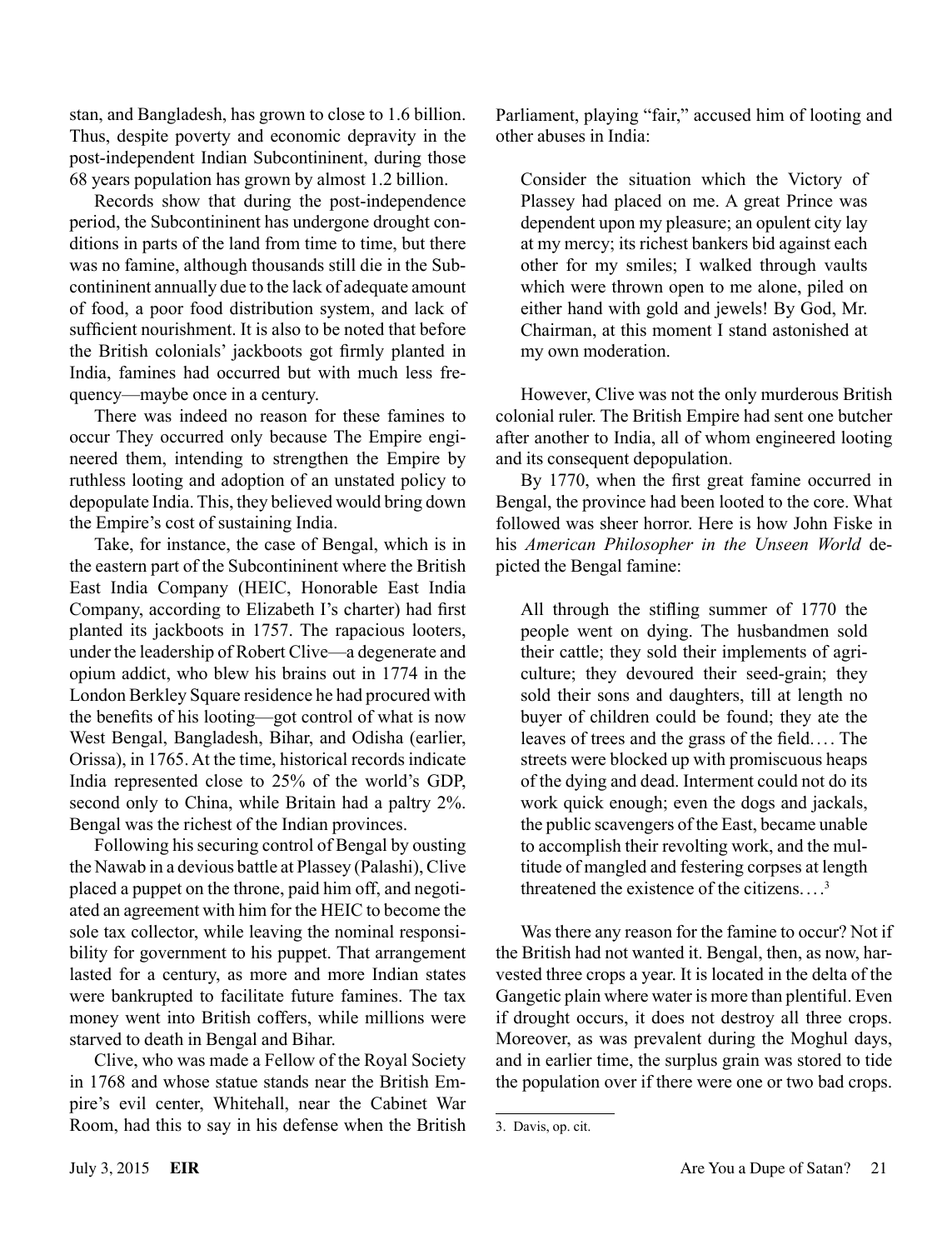

*The Great Famine of 1887-78 was depicted thus in the* Illustrated London News *in 1877, with the caption "The famine in India—natives waiting for relief in Bangalore."*

But the looting of grains carried out by Clive, and his gang of bandits and killers, drained grain from Bengal and resulted in 10 million deaths in the great famine, eliminating *one-third* of Bengal's population.

It should be noted that Britain's much-touted industrial revolution began in 1770, the very same year people were dying all over Bengal. The Boston Tea Party that triggered the American Revolution had taken place in 1773. The Boston Tea Party made the Empire realize that its days in America were numbered, and led Britain to concentrate even more on organizing the looting of India.

### **Why Famines Became So Prevalent During the British Raj Days**

The prime reason why these devastating famines took place at a regular intervals, and were allowed to continue for years, was the British Empire's policy of depopulating its colonies. If these famines had not oc-

curred, India's population would have reached a billion people long before the Twentieth Century arrived. That, the British Empire saw as a disaster.

To begin with, a larger Indian population would mean larger consumption by the locals, and deprive the British Raj to a greater amount of loot. The logical way to deal with the problem was to develop India's agricultural infrastructure. But that would not only force Britain to spend more money to run its colonial and bestial empire; it would also develop a healthy population which could rise up to get rid of the abomination called the British Raj. These massive famines also succeeded in weakening the social structure and backbone of the Indians, making rebellions against the colonial forces less likely.

In order to perpetuate famines, and thus depopulate the "heathen" and "dark" Indians, the British imperialists launched a systematic propaganda campaign. They propped up the fraudster Parson Thomas Malthus and promoted his non-scientific gobbledygook, "The Essay on Population." There he claimed:

This natural inequality of the two powers of population and of production in the earth, and that great law of our nature which must constantly keep their effects equal, form the great difficulty that to me appears insurmountable in the way to the perfectibility of society. All other arguments are of slight and subordinate consideration in comparison of this. I see no way by which man can escape from the weight of this law which pervades all animated nature.

Although Malthus was ordained in the Anglican Church, British Empire made him a paid "economist" of the British East India Company, which, with the charter from Queen Elizabeth I under its belt, monopolized trade in Asia, colonizing vast tracts of the continent using its well-armed militia fighting under the English flag of St. George.

Malthus was picked up at the Haileybury and Imperial Service College, which was also the recruiting ground of some of the worst colonial criminals. This college was where the makers of British Empire's mur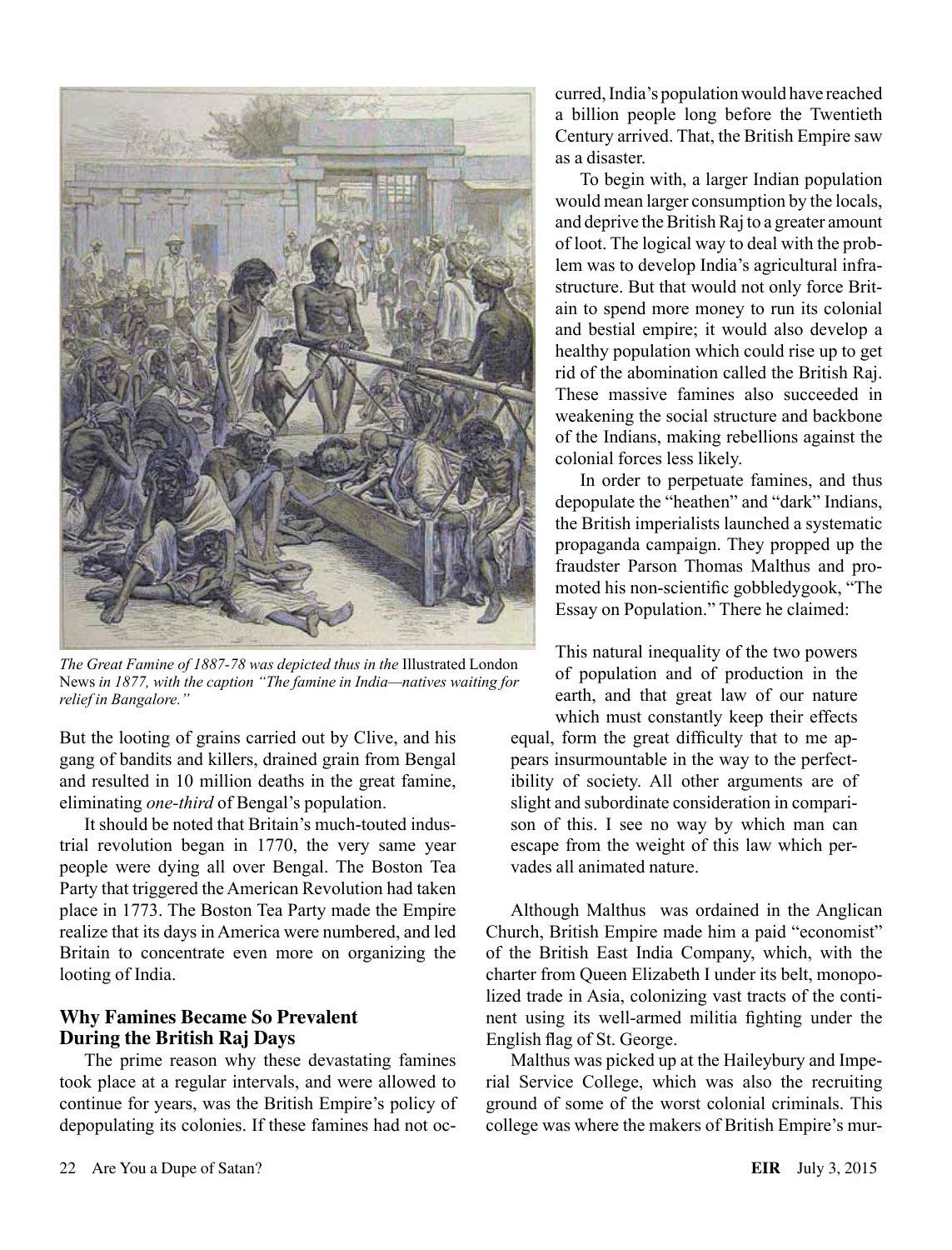derous policies in India were trained. Some prominent alumni of Haileybury include Sir John Lawrence (Viceroy of India from 1864-68) and Sir Richard Temple (Lt. Governor of Bengal and later, Governor of Bombay presidency).

While Parson Malthus was putting forward his sinister "scientific theory" to justify depopulation as a natural and necessary process, The British Empire collected a whole bunch of other "economists" who wrote about the necessity of free trade. Free trade played a major role in pushing through the Empire's genocidal depopulation of India, through the British Raj's efforts. In fact, free trade is the other side of the Malthus' population-control coin.

By the time the great famine of 1876 arrived, Britain had already built some railroads in India. The railroads, which were touted as institutional safeguards against famines, were instead used by merchants to ship grain inventories from outlying drought-stricken districts to central depots for hoarding. In addition, free traders' opposition to price control ushered in a frenzy of grain speculation. As a result, capital was raised to import grains from drought-stricken areas, and further the calamity. The rise of price of grain was spectacularly rapid, and grain was taken from where it was most needed, to be stored in warehouses until the prices rose even higher.

The British Raj knew or should have known. Even if the British rulers did not openly encourage this process, they were fully aware of it, and they were perfectly comfortable in promoting free trade at the expense of millions of lives. This is how Mike Davis described what happened:

The rise [of prices] was so extraordinary, and the available supply, as compared with well-known requirements, so scanty that merchants and dealers, hopeful of enormous future gains, appeared determined to hold their stocks for some indefinite time and not to part with the article which was becoming of such unwonted value. It was apparent to the Government that facilities for moving grain by the rail were rapidly raising prices everywhere, and that the activity of apparent importation and railway transit, did not indicate any addition to the food stocks of the Presidency . ...retail trade up-country was almost at a standstill. Either prices were asked which were

beyond the means of the multitude to pay, or shops remained entirely closed.

At the time, Lord Lytton, a favorite poet of Queen Victoria who is known as a "butcher" to many Indians, was the Viceroy. He wholeheartedly opposed all efforts to stockpile grain to feed the famine-stricken population because that would interfere with market forces. In the autumn of 1876, while the monsoon crop was withering in the fields of southern India, Lytton was absorbed in organizing the immense Imperial Assemblage in Delhi to proclaim Victoria Empress of India.

How did Lytton justify this? He was an avowed admirer and follower of Adam Smith. Author Mike Davis writes that Smith

a century earlier in *The Wealth of Nations* had asserted (vis-à-vis the terrible Bengal droughtfamine of 1770) that famine has never arisen from any other cause but the violence of government attempting, by improper means, to remedy the inconvenience of dearth, Lytton was implementing what Smith had taught him and other believers of free trade. Smith's injunction against state attempts to regulate the price of grain during the 1770 famine had been taught for years in the East India Company's famous college at Haileybury.<sup>4</sup>

Lytton issued strict orders that "there is to be no interference of any kind on the part of Government with the object of reducing the price of food," and "in his letters home to the India Office and to politicians of both parties, he denounced 'humanitarian hysterics'." By official diktat, India, like Ireland before it, had become a Utilitarian laboratory where millions of lives were gambled, pursuant to dogmatic faith in omnipotent markets overcoming the "inconvenience of dearth."5

## **The Great Famines**

Depicting the two dozen famines that killed more than 60 million Indians would require a lot of space, so I limit myself here to those that killed more than one million:

**The Bengal Famine of 1770:** This catastrophic

<sup>4.</sup> Ibid.

<sup>5.</sup> Ibid.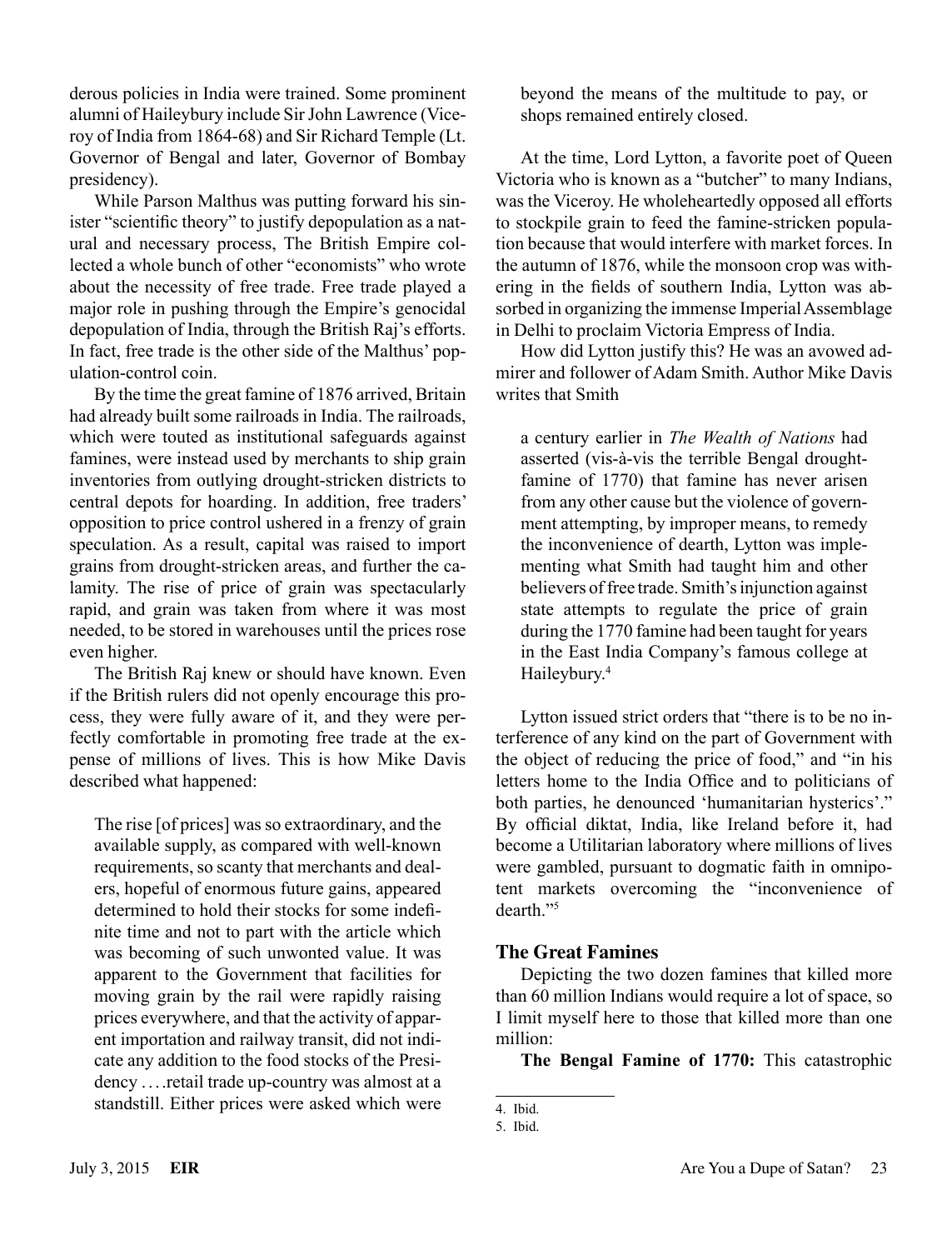

*Victims of the "modern" Indian famine induced by the Winston Churchill, the Bengali Famine of 1943.*

famine occurred between 1769 and 1773, and affected the lower Gangetic plain of India. The territory, then ruled by the British East India Company, included modern West Bengal, Bangladesh, and parts of Assam, Orissa, Bihar, and Jharkhand. The famine is supposed to have caused the deaths of an estimated 10 million people, approximately one-third of the population at the time.

**The Chalisa Famine of 1783-84:** The Chalisa famine affected many parts of North India, especially the Delhi territories, present-day Uttar Pradesh, Eastern Punjab, Rajputana (now named, Rajasthan), and Kashmir, then all ruled by different Indian rulers. The Chalisa was preceded by a famine in the previous year, 1782-83, in South India, including Madras City (now named Chennai) and surrounding areas (under British East India Company rule), and in the extended Kingdom of Mysore. Together, these two famines had taken at least 11 million lives, reports indicate.

**The Doji Bara Famine (or Skull Famine) of 1791- 92:** This famine caused widespread mortality in Hyderabad, Southern Maratha Kingdom, Deccan, Gujarat, and Marwar (also called Jodhpur region in Rajasthan). The British policy of diverting food to Europe, of pricing the remaining grain out of reach of native Indians, and adopting agriculture policy that destroyed food production, was responsible for this one. The British had surplus supplies of grain, which was not distributed to the very people that had grown it. As a result, about 11 million died between 1789-92 of starvation and accompanying epidemics that followed.

**The Upper Doab Famine of 1860-61:** The 1860-61 famine occurred in the British-controlled Ganga-Yamuna Doab (two waters, or two rivers) area engulfing large parts of Rohilkhand and Ayodhya, and the Delhi and Hissar divisions of the then-Punjab. Eastern part of the princely state of Rajputana. According to "official" British reports, about two million people were killed by this famine.

**The Orissa Famine of 1866:** Although it affected Orissa the most, this famine affected India's

east coast along the Bay of Bengal stretching down south to Madras, covering a vast area. One million died, according to the British "official" version.

**The Rajputana famine of 1869:** The Rajputana famine of 1869 affected an area of close to 300,000 square miles which belonged mostly to the princely states and the British territory of Ajmer. This famine, according to "official" British claim, killed 1.5 million.

**The Great Famine of 1876-78:** This famine killed untold numbers of Indians in the southern part and raged for about four years. It affected Madras, Mysore, Hyderabad and Bombay (now called, Mumbai). The famine also subsequently visited Central Province (now called, Madhya Pradesh) and parts of undivided Punjab. The death toll from this famine was in the range of 5.5 million people. Some other figures indicate the number of deaths could be as high as 11 million.

**Indian famine of 1896-97 and 1899-1900:** This one affected Madras, Bombay, Deccan, Bengal, United Provinces (now called, Uttar Pradesh), Central Provinces, Northern and eastern Rajputana, parts of Central India, and Hyderabad: six million reportedly died in British territory during these two famines. The number of deaths occurred in the princely states is not known.

**The Bengal Famine of 1943-44:** This Churchill-